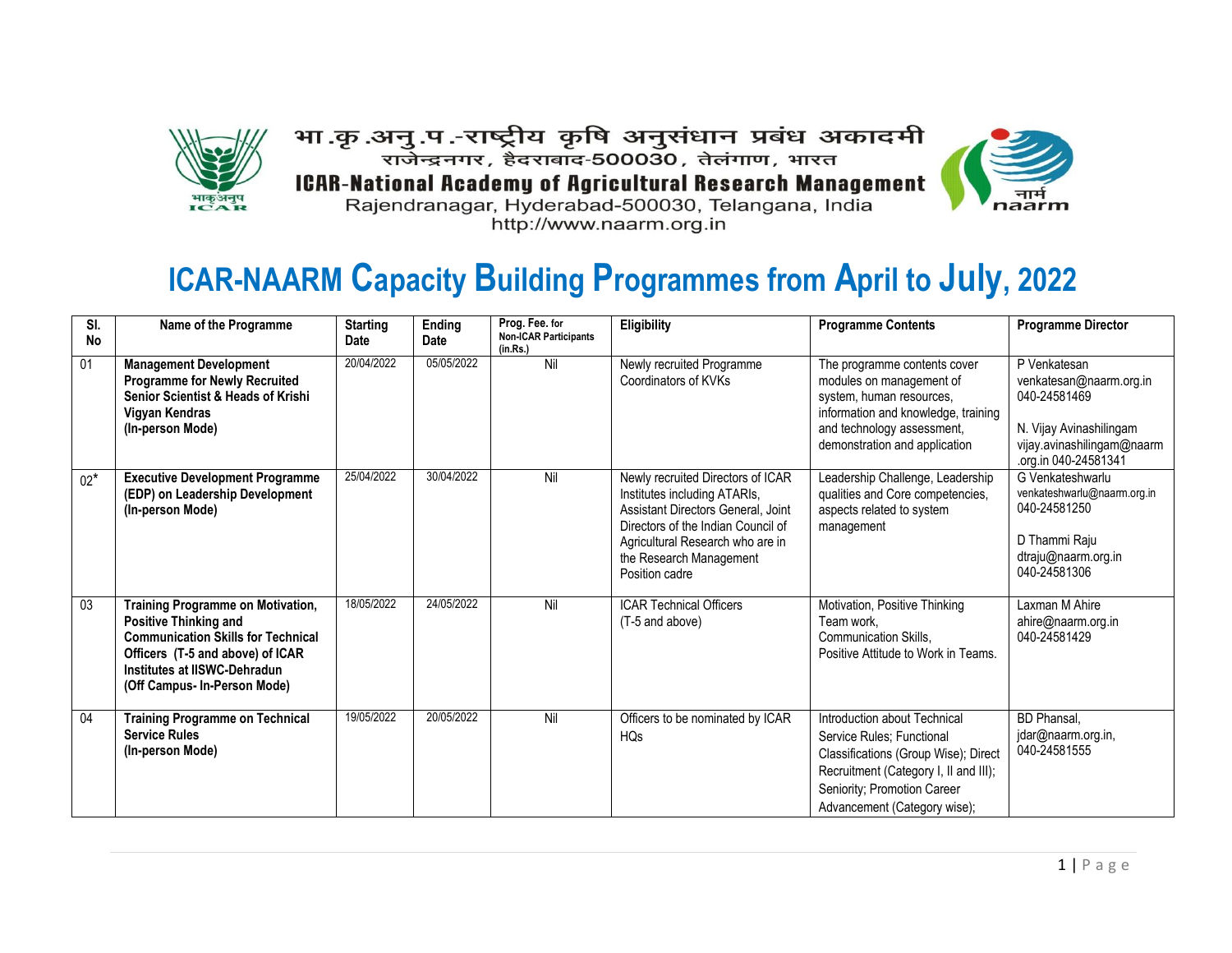| $\overline{\mathsf{S}}$<br><b>No</b> | Name of the Programme                                                                                                    | <b>Starting</b><br>Date | Ending<br>Date | Prog. Fee. for<br><b>Non-ICAR Participants</b><br>(in.Rs.)                                                                                                                                                                                                                                                                                                                                         | Eligibility                                                                                                                                                                                                                                            | <b>Programme Contents</b>                                                                                                                                                                                                                                                                                                             | <b>Programme Director</b>                                                                                      |
|--------------------------------------|--------------------------------------------------------------------------------------------------------------------------|-------------------------|----------------|----------------------------------------------------------------------------------------------------------------------------------------------------------------------------------------------------------------------------------------------------------------------------------------------------------------------------------------------------------------------------------------------------|--------------------------------------------------------------------------------------------------------------------------------------------------------------------------------------------------------------------------------------------------------|---------------------------------------------------------------------------------------------------------------------------------------------------------------------------------------------------------------------------------------------------------------------------------------------------------------------------------------|----------------------------------------------------------------------------------------------------------------|
|                                      |                                                                                                                          |                         |                |                                                                                                                                                                                                                                                                                                                                                                                                    |                                                                                                                                                                                                                                                        | Initial Adjustment of the then<br>Adjusting Employees.                                                                                                                                                                                                                                                                                |                                                                                                                |
| 05                                   | MDP on Design Thinking in<br><b>Agricultural Research and Education</b><br>(Online Mode)                                 | 23/05/2022              | 28/05/2022     | Rs.2500/- + 18%<br><b>GST Per Participant</b><br>-Coming from AUs,<br>NGOs and Startups<br>Rs.5000/- + 18%<br><b>GST Per</b><br>Participant- Coming<br>from Industry/<br>Corporate Sector                                                                                                                                                                                                          | Faculty members and researchers<br>from Agricultural Universities,<br>General Universities, NGOs and<br>Autonomous academic and<br>scientific organizations                                                                                            | Methods to impart skills for<br>conceptualizing and planning;<br>training 'Design Thinking' mind-set;<br>attitudinal changes in problem<br>solving using novel approaches<br>like- creative thinking, prototyping,<br>mind mapping, grow matrix etc.                                                                                  | SK Soam<br>soam@naarm.org.in<br>040-24581348                                                                   |
| 06                                   | <b>MDP on Business Plan Development</b><br>and Accelerating FPOs/FPCs<br>(In-person Mode)                                | 23/05/2022              | 28/05/2022     | Rs.8000/- + 18%<br><b>GST Per Participant</b><br>-Coming from AUs,<br>DUs, SAUs or<br>Public/Private<br>Uni./Institutions<br>Rs.12,000/-+18%<br><b>GST Per Participant</b><br>Coming from Start-<br>Ups/ MSMEs/NGOs<br>Rs.16000/- + 18%<br><b>GST Per</b><br>Participant- Coming<br>from Industry/<br>Corporate Sector<br>Rs. 4,000/- +18%<br><b>GST per Students</b><br>of above<br>Institutions. | Faculty/ Scientists from Agricultural<br>Universities/ ICAR institutes/<br>Officials from KVKs and managers<br>or executives of Agribusiness firm,<br>and key members from<br>FPOs/Producers company or PG<br>students having interest in<br>FPOs/FPCs | Policies and schemes supporting<br>FPOs, Farmers' mobilization and<br>FPO registration, Elements of<br>business plan, Marketing plan,<br>Market research, Financial plan,<br>Business Model Canvas, ICT<br>application in FPOs, Hands-on<br>business plan preparation and<br>presentation, Experiential sharing<br>by successful FPOs | Ranjit Kumar<br>ranjitkumar@naarm.org.in<br>040-24581340                                                       |
| $07*$                                | <b>Senior EDP for Newly Appointed Vice</b><br><b>Chancellors of Agricultural</b><br><b>Universities (In-person Mode)</b> | 17/05/2022              | 19/05/2022     | Rs.4,000/- + 18%<br><b>GST Per Participant</b><br>-Coming from AUs,<br>DUs, SAUs or<br>Public/Private<br>Uni./Institutions                                                                                                                                                                                                                                                                         | VCs of AUs/CAUs who are<br>appointed during last 1-2 years.<br>Intake restricted to 25.                                                                                                                                                                | Elements of institutional dynamics<br>and change management.<br>Effective institutional leadership.<br>Talent management.                                                                                                                                                                                                             | G Venkateshwarlu<br>venkateshwarlu@naarm.org.in<br>040-24581250<br><b>BS Sontakki</b><br>bharatss@naarm.org.in |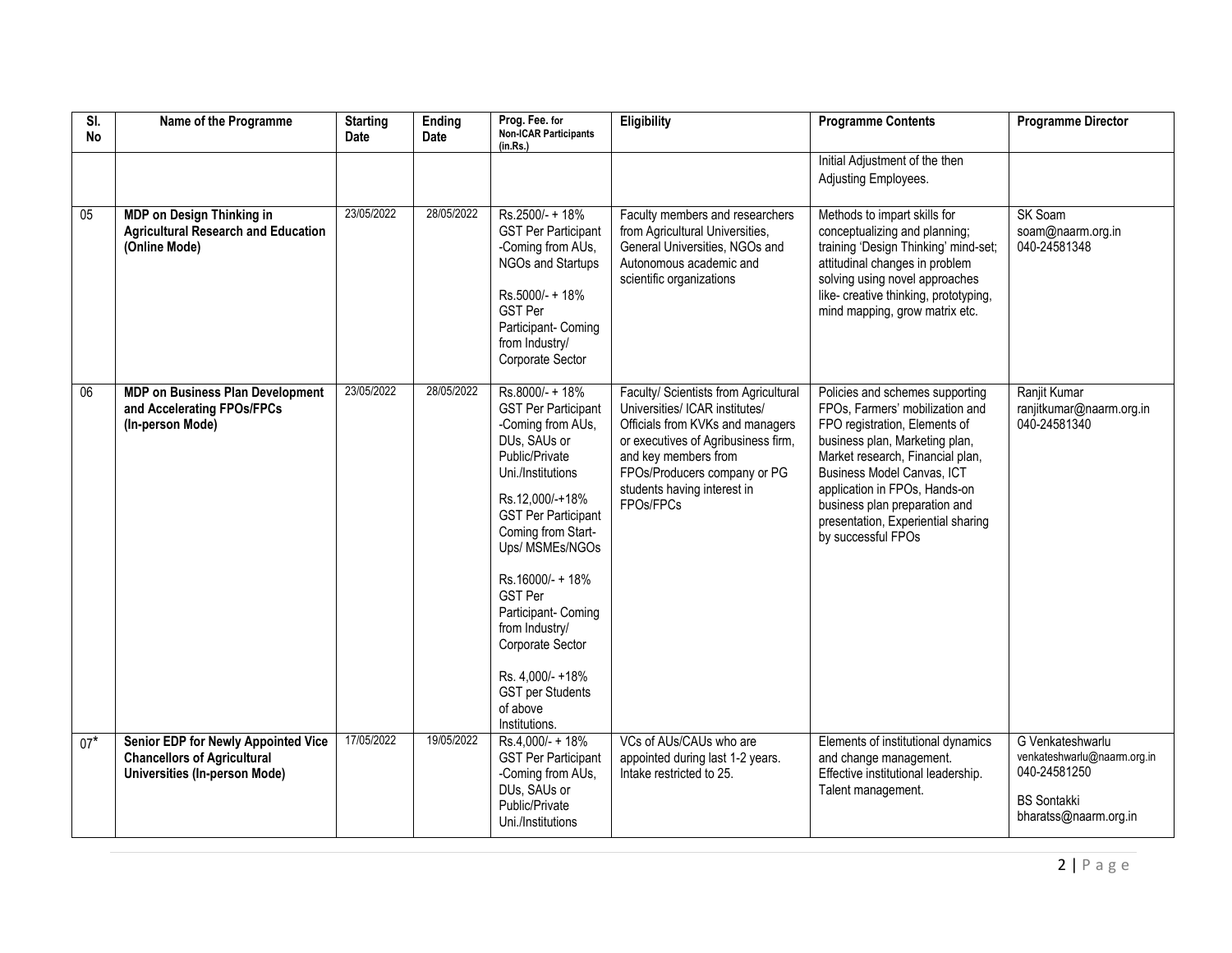| SI.<br>No       | Name of the Programme                                                                                                                       | <b>Starting</b><br><b>Date</b> | Ending<br><b>Date</b> | Prog. Fee. for<br><b>Non-ICAR Participants</b><br>(in.Rs.)                                                                                                                                | Eligibility                                                                                                                                                                                                                                                 | <b>Programme Contents</b>                                                                                                                                                                                                                                                                | <b>Programme Director</b>                                                                                            |
|-----------------|---------------------------------------------------------------------------------------------------------------------------------------------|--------------------------------|-----------------------|-------------------------------------------------------------------------------------------------------------------------------------------------------------------------------------------|-------------------------------------------------------------------------------------------------------------------------------------------------------------------------------------------------------------------------------------------------------------|------------------------------------------------------------------------------------------------------------------------------------------------------------------------------------------------------------------------------------------------------------------------------------------|----------------------------------------------------------------------------------------------------------------------|
|                 |                                                                                                                                             |                                |                       |                                                                                                                                                                                           |                                                                                                                                                                                                                                                             | Resource mobilization and<br>optimization for organizational<br>effectiveness.<br>Science communication for<br>enhanced visibility.                                                                                                                                                      | 040-24581327                                                                                                         |
| $\overline{08}$ | <b>Training Program on Applications of</b><br><b>Artificial Intelligence and Cloud</b><br><b>Computing in Agriculture</b><br>(On-line Mode) | 13/06/2022                     | 18/06/2022            | Rs.2500/- + 18%<br><b>GST Per Participant</b><br>-Coming from AUs,<br>NGOs and Startups<br>Rs.5000/- + 18%<br><b>GST Per</b><br>Participant- Coming<br>from Industry/<br>Corporate Sector | Any ICAR Scientist & Faculty<br>members in the cadre of Assistant<br>Professors and above from<br>Agricultural and allied Universities.<br>Any Technical Staff from<br>SAUs/ICAR with Computer Science<br>background.                                       | Artificial Intelligence and Machine<br>Learning concepts- Deep Learning-<br>Application of AI & ML tools in<br>Agriculture - Cloud computing-<br>Enabling cloud environment using<br>Microsoft Azure, Amazon Web<br>Services and Shared cloud.                                           | V V Sumanth Kumar<br>sumanth@naarm.org.in<br>040-24581290                                                            |
| $\overline{09}$ | <b>MDP on Leadership Development</b><br>(a Pre-RMP Programme)<br>(In-person Mode)                                                           | 14/06/2022                     | 25/06/2022            | Rs.12000/-+18%<br><b>GST Per Participant</b><br>-Coming from AUs,<br>NGOs and Startups                                                                                                    | Heads of Divisions, Senior<br>Principal Scientists and other<br>functionaries, in the pre-RMP cadre<br>of ICAR and other institutions in<br>NARS, who are planning to move<br>into Research Management<br>Position, would participate in this<br>programme. | Leadership and personality<br>development.<br>Research and technology<br>management. Information and<br>knowledge management.<br>Administration, finance, and<br>vigilance management.                                                                                                   | P Ramesh<br>rameshp@naarm.org.in<br>040-24581527<br>RVS Rao<br>rvs@naarm.org.in<br>040-24581305                      |
| 10              | <b>Training Programme on Pension and</b><br>other Retirement Benefits<br>(In-person Mode)                                                   | 23//06/2022                    | 24/06/2022            | Nil                                                                                                                                                                                       | Staff and Officers who are dealing<br>with Pension Cell in ICAR                                                                                                                                                                                             | What is Pension/Gratuity; Different<br>Types of Pensions and their<br>Eligibility; Different Types of<br>Retirement; Benefits and How to<br>Calculate them; How Pension<br>Cases are to be processed by<br>Head of Office; How Pension is<br>Authorized; Check List of Pension<br>Cases. | <b>BD</b> Phansal,<br>jdar@naarm.org.in,<br>040-24581555                                                             |
| $11*$           | 112 Foundation Course for<br><b>Agricultural Research Service</b><br>(FOCARS)<br>(In-person Mode)                                           | 04/07/2022                     | 01/10/2022            | Nil                                                                                                                                                                                       | Newly recruited ARS scientists of<br>ICAR as per ICAR appointment<br>orders                                                                                                                                                                                 | Agricultural Policy Perspectives,<br>Intellectual Property Rights and<br>Technology Management,<br>Administrative and Financial<br>Management in ICAR, Human<br>Resources Management, Project<br>Management, Information                                                                 | A Dhandapani<br>dhandapani@naarm.org.in<br>040-24581339<br>Sanjiv Kumar<br>sanjiv.kumar@naarm.org.in<br>040-24581279 |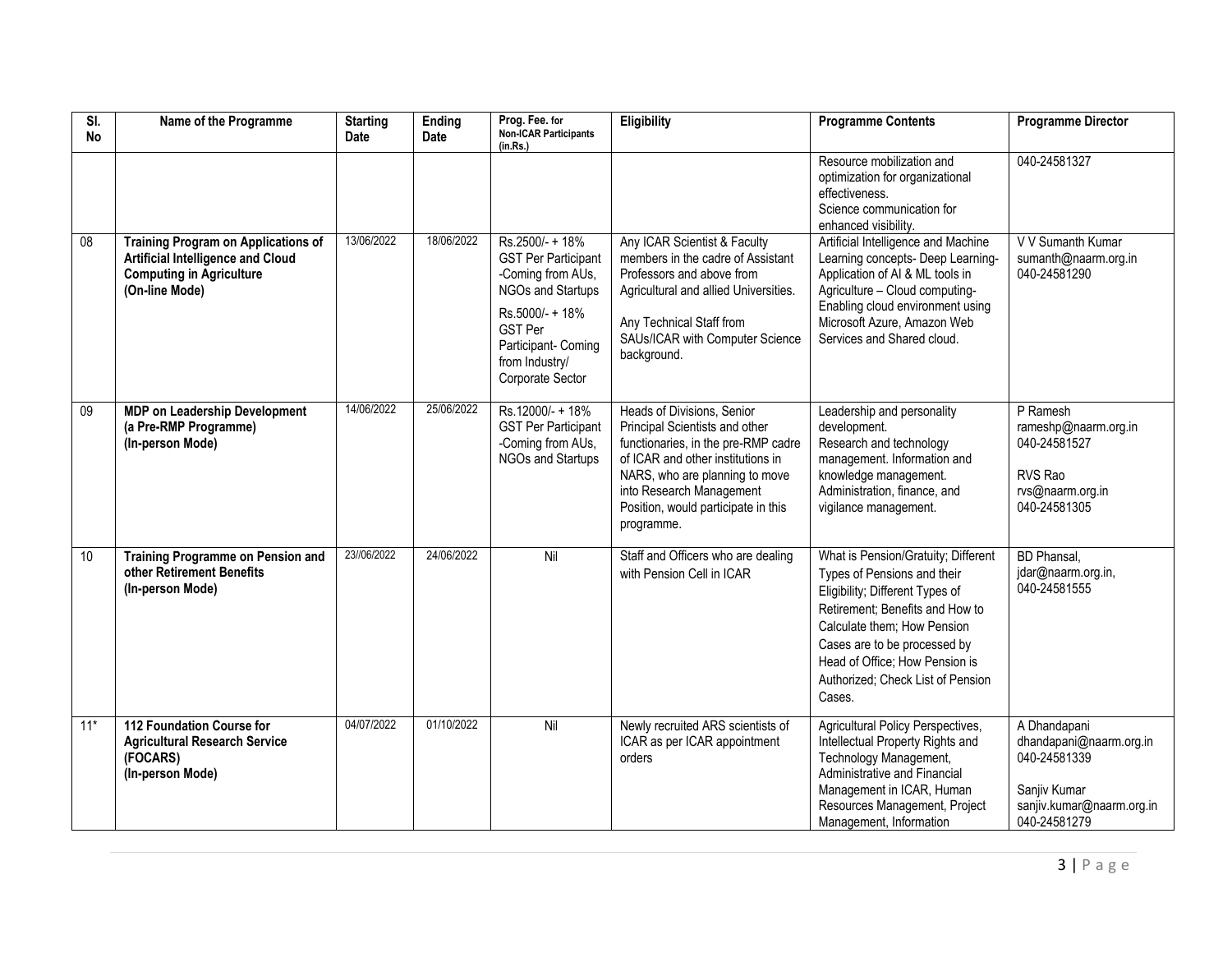| $\overline{\mathsf{S}}$<br><b>No</b> | Name of the Programme                                                                                                 | <b>Starting</b><br>Date | Ending<br>Date | Prog. Fee. for<br><b>Non-ICAR Participants</b><br>(in.Rs.)                                                                                                                                                                                                                                                            | Eligibility                                                                                                                                                                                                                                                                                                        | <b>Programme Contents</b>                                                                                                                                                                                                                                                           | <b>Programme Director</b>                                   |
|--------------------------------------|-----------------------------------------------------------------------------------------------------------------------|-------------------------|----------------|-----------------------------------------------------------------------------------------------------------------------------------------------------------------------------------------------------------------------------------------------------------------------------------------------------------------------|--------------------------------------------------------------------------------------------------------------------------------------------------------------------------------------------------------------------------------------------------------------------------------------------------------------------|-------------------------------------------------------------------------------------------------------------------------------------------------------------------------------------------------------------------------------------------------------------------------------------|-------------------------------------------------------------|
|                                      |                                                                                                                       |                         |                |                                                                                                                                                                                                                                                                                                                       |                                                                                                                                                                                                                                                                                                                    | Technology Management,<br>Documentation, Presentation and<br>Communication Management,<br>Participatory Technology<br>Development and Dissemination,<br>Developing Winning Research<br>Proposal, Futuristic and<br>Multidisciplinary Perspective                                    |                                                             |
| 12                                   | <b>Training Programme on</b><br><b>Stress Management</b><br>(In-person Mode)                                          | 12/07/2022              | 15/07/2022     | Rs.6000/- + 18%<br><b>GST Per Participant</b><br>-Coming from AUs,<br>DUs, SAUs or<br>Public/Private<br>Uni./Institutions<br>Rs.9,000/-+18%<br><b>GST Per Participant</b><br>Coming from Start-<br>Ups/ MSMEs/NGOs<br>Rs.12000/- + 18%<br><b>GST Per</b><br>Participant- Coming<br>from Industry/<br>Corporate Sector | Senior managers like Directors,<br>Joint Directors, Heads of<br>Departments, Zonal Coordinators<br>and Project Coordinators, CAOs<br>and FAOs and Principal Scientists<br>of ICAR; Heads of Departments<br>and Associate Directors of<br>Research, Registrars and<br>Comptrollers and senior professors<br>of SAUs | Understanding the psychological<br>mechanisms of stress and related<br>diseases.<br>-Psychometric and medical<br>assessment of stress.<br>-Time Management.<br>-Relationship Management.<br>-Emotional Intelligence and stress<br>management.<br>-Coping up techniques - Practical. | P Ramesh<br>rameshp@naarm.org.in<br>040-24581527            |
| 13                                   | <b>Training Programme on Public</b><br><b>Procurement of Goods and Services</b><br>(In-person Mode)                   | 28/07/2022              | 29/07/2022     | Nil                                                                                                                                                                                                                                                                                                                   | Staff and Officers who are involved<br>in Procurement of Goods in ICAR                                                                                                                                                                                                                                             | GFR-2017 on Procurement of<br>Goods & Services; Manual for<br>Procurement & Manual for<br>procurement of Works;<br>Procurement of Goods through<br>GeM & CPPP; Procurement of<br>Outsourced Services through GeM.                                                                   | <b>BD</b> Phansal,<br>jdar@naarm.org.in,<br>040-24581555    |
| 14                                   | Training on Development of Web &<br><b>Mobile Applications using Low-code</b><br><b>Platforms</b><br>(In-person Mode) | 12/07/2022              | 16/07/2022     | Rs.6000/- + 18%<br><b>GST Per Participant</b><br>-Coming from AUs,<br>DUs, SAUs or<br>Public/Private<br>Uni./Institutions                                                                                                                                                                                             | Scientists, Faculty and Officials of<br>ICAR, State Agriculture and<br>Veterinary Universities and others<br>working in Agriculture and allied<br>disciplines                                                                                                                                                      | Digital technologies have been<br>instrumental in pushing the<br>horizons of development and<br>growth in the society and especially<br>agricultural sector being the most<br>significant one. Digital economy<br>caters 22.5% of global GDP and                                    | M Balakrishnan<br>balakrishnan@naarm.org.in<br>040-24581317 |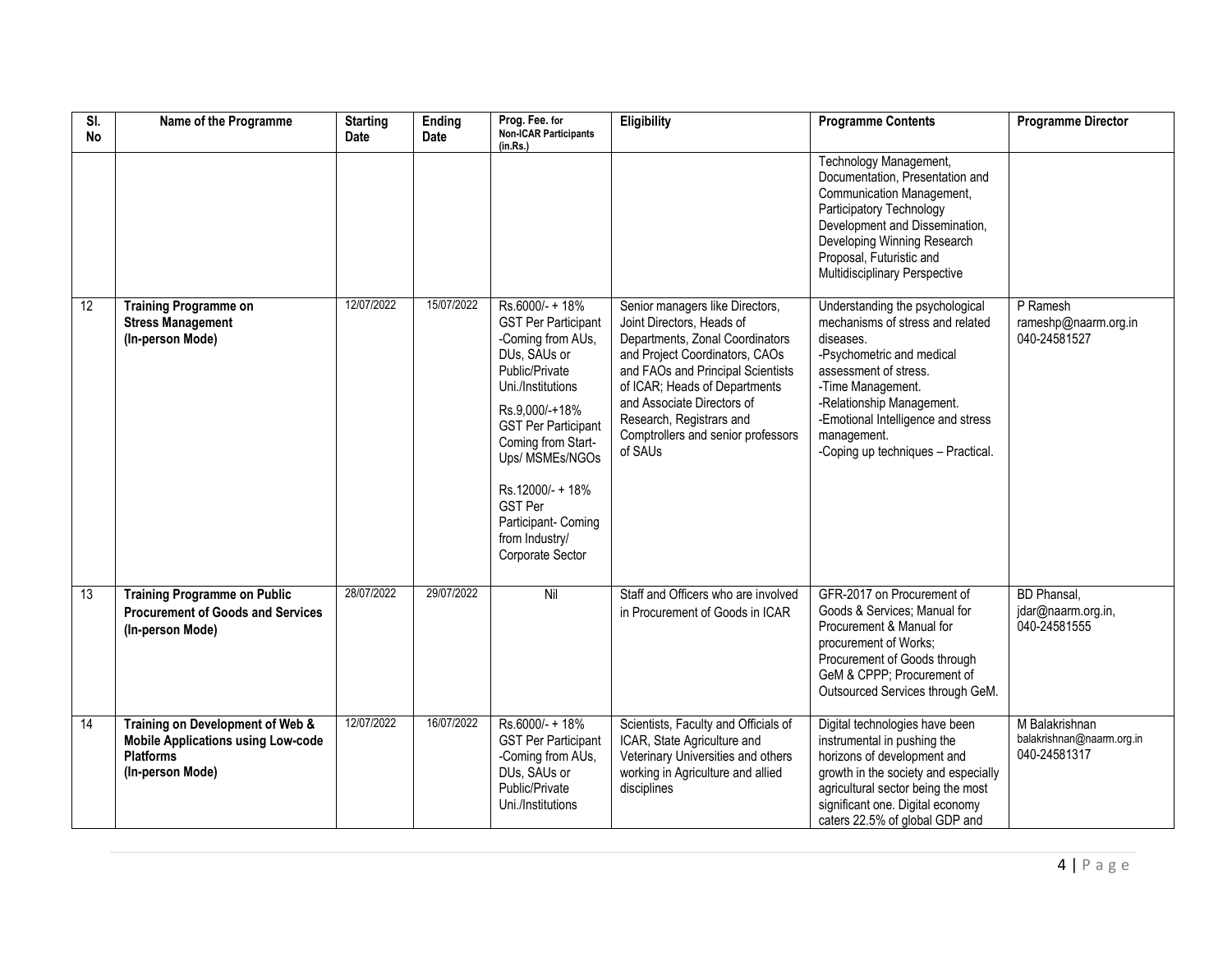| SI.<br>No | Name of the Programme | <b>Starting</b><br>Date | Ending<br>Date | Prog. Fee. for<br><b>Non-ICAR Participants</b><br>(in.Rs.)                                    | Eligibility | <b>Programme Contents</b>                                                                                                                                                                                          | <b>Programme Director</b> |
|-----------|-----------------------|-------------------------|----------------|-----------------------------------------------------------------------------------------------|-------------|--------------------------------------------------------------------------------------------------------------------------------------------------------------------------------------------------------------------|---------------------------|
|           |                       |                         |                | Rs.3,000/-+18%<br><b>GST per Students</b><br>of above Institutions<br>Rs.12000/- + 18%        |             | we are well aware of ongoing<br>digital India revolution. India is one<br>of the frontrunners in the smart<br>mobile usage, with an estimation of                                                                  |                           |
|           |                       |                         |                | <b>GST Per</b><br>Participant- Coming<br>from Industry/<br>Corporate Sector<br>Rs.9,000/-+18% |             | around 760 million users. This<br>provides enormous scope for using<br>the smart mobiles as a platform<br>and medium to expand the reach<br>and connectivity among the farming<br>community. The training includes |                           |
|           |                       |                         |                | <b>GST Per Participant</b><br>Coming from Start-<br>Ups/ MSMEs/NGOs                           |             | theory and hands-on sessions on<br>different aspects.                                                                                                                                                              |                           |

*\*Programme No 2, 7& 11 dates are tentative.*

# **General Information:**

# **Application Procedure:**

Eligible participants are advised to fill nomination form online after registration on Training Management Information System (TMIS) [\(http://www.naarm.org.in/training\)](http://www.naarm.org.in/training). Upload filled, signed and scanned nomination form onto TMIS or mail it to concerned Programme Director (s) along with details of programme fee (if applicable).

# **Programme Fee:**

**For ICAR Participants:**There is no course fee for ICAR Participants, but board and lodging charges have to be borne by the participants/sponsoring institutes.

For Non-ICAR & Private Industry Participants: Programme Fee applicable to Non-ICAR & Private Industry participants are mentioned below, it does not include the board and lodging charges. The details of the fee are mentioned below.

## **Applicable Programme Fee per participant for in-person/off-line mode Programmes**

- 1. Faculty, Scientists and Officers of AUs/DUs/Public/Private Universities/ Institutions: 2-3 days duration programmes Rs 4000/ per participant; 4-5 days duration Rs 6000/ per participant; 6-10 days Rs 8000/ per participant; 11-20 days 12000; 21-30 days duration 15000; and >30 days duration 20000/ per participant
- 2. Students from above mentioned institutions in Sl No 1: 2-3 days duration programmes Rs 2000/ per participant; 4-5 days duration Rs 3000/ per participant; 6-10 days Rs 4000/ per participant; 11-20 days 6000; and 21-30 days duration 7500 per participant.
- 3. Industry/Corporate Sector: 2-3 days duration programmes Rs 8000/ per participant; 4-5 days duration Rs 12000/ per participant; and 6-10 days Rs 16000/ per participant;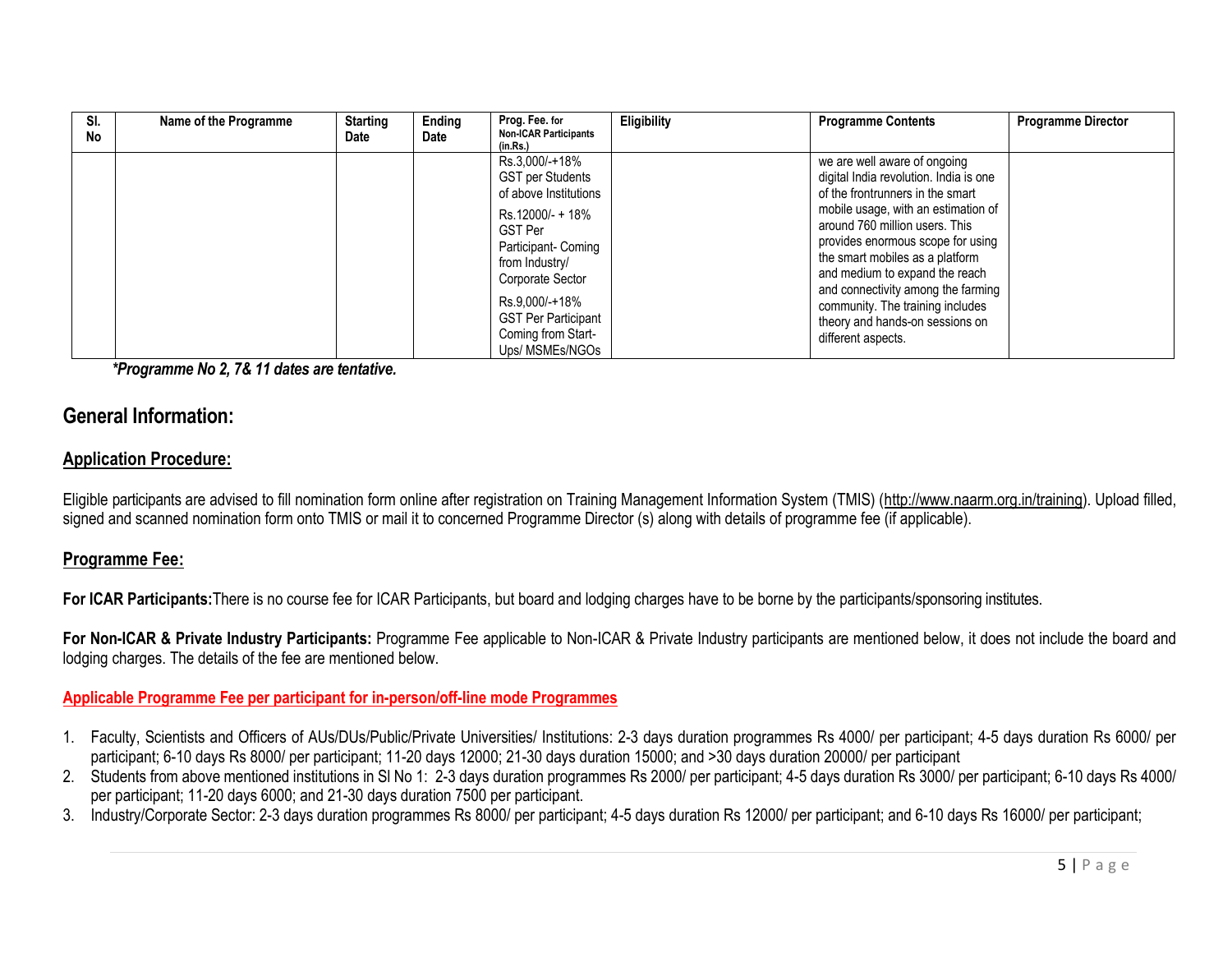4. Start-Ups/MSMEs/NGOs: 2-3 days duration programmes Rs 6000/ per participant; 4-5 days duration Rs 9000/ per participant; and 6-10 days Rs 12000/ per participant;

#### **Applicable Programme Fee per Participant for Online mode Programmes**

- 1. Faculty, Scientists and Officers of AUs/DUs/Public/Private Universities/ Institutions, Start-Ups/MSMEs/NGOs: 1-7 days duration programmes Rs 2500/ per participant; 8-14 days duration Rs 5000/ per participant; and 15-31 days duration Rs 12500/ per participant.
- 2. Industry/Corporate Sector participants: 1-7 days duration programmes Rs 5000/ per participant; 8-14 days duration Rs 10000/ per participant; and 15-31 days duration Rs 25000/ per participant.
- 3. Farmers, Students and FPO members: Rs 1000/ per participant irrespective of duration in relevant programmes only.

#### The board and lodging charges have to be borne separately by the participants/sponsoring institutes.

# **Payment of Programme Fee:**

In pursuance of Government of India instructions/guidelines on Cashless Transactions, the Course/Programme fee may be paid in the form of online transfer (Name of the Beneficiary: ICAR Unit – NAARM A/C, Account Number **39104423023**; Name of the Bank: **State Bank of India**; Branch: **NAARM**; IFSC Code No: **SBIN0061700**) or demand draft/cheque drawn in favour of **'ICAR Unit–NAARM A/C"** payable at Hyderabad and mention your name, mobile number and title of the programme backside of the DD/Cheque. All the courses offered by the Academy are fully residential, and the participants are expected to stay in the fully furnished hostel rooms of the Academy.

#### **All the applicants are advised to book their travel tickets only after receiving the acceptance/confirmation letter from Programme Director(S).**

Hyderabad is well connected with all parts of the country by air, rail, and road. The Academy is located adjacent to the Professor Jayashankar Telangana State Agricultural University (PJTSAU) and National Institute of Rural Development (NIRD), Rajendranagar. It is at a distance of about 18 km from Hyderabad International Airport, Shamshabad, 25 km from Secunderabad Railway Station, 16 km from Hyderabad (Nampally) Railway Station, 16 km from Kacheguda Railway Station, and 12 km from Imlibun/Mahatma Gandhi Bus Station. Participants are advised to make their return journey reservations at their own, as it will be difficult to get air or rail reservation, after their arrival at Hyderabad.

Further details will be available in programme brochures which will be placed on our website shortly.

## **For programme specific queries if any, the interested participants may contact the concerned Programme Director(s) through Email/Phone.**

## **For other details, please contact:**

Officer In-charge, Training Unit, ICAR-NAARM, Rajendranagar, Hyderabad – 500030, Telangana, India ,E-mail[: trainingunit@naarm.org.in](mailto:trainingunit@naarm.org.in) Telephones: 0091-040-24581310/429/319 Fax: 0091-040-24581484/ 24015912.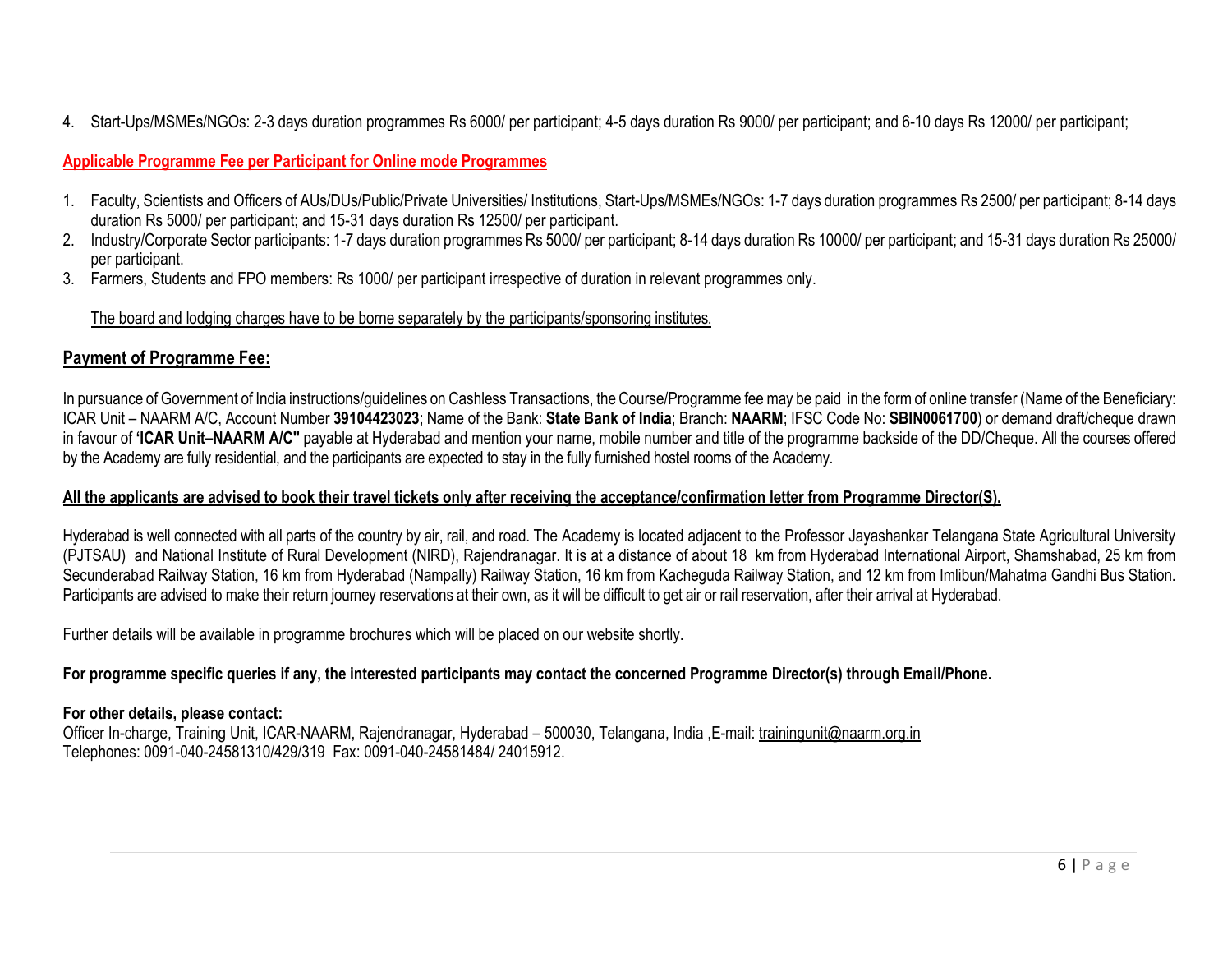

भा .कृ .अनु .प .-राष्ट्रीय कृषि अनुसंधान प्रबंध अकादमी<br>राजेन्द्रनगर, हैदराबाद-500030, तेलंगाण, भारत ICAR-National Academy of Agricultural Research Management<br>Rajendranagar, Hyderabad-500030, Telangana, India http://www.naarm.org.in



**Nomination Form**

# **PART-A: To be filled by Applicant**

| $\mathbf{1}$ . | .<br>Name of the Programme                  |                                                  |
|----------------|---------------------------------------------|--------------------------------------------------|
|                | (Course/Workshop/Seminar/Conference)        |                                                  |
| 2.             | <b>Starting Date</b>                        |                                                  |
| 3.             | <b>Ending Date</b>                          |                                                  |
|                |                                             |                                                  |
| 4.             | Name of the Applicant                       |                                                  |
| 5.             | Designation                                 |                                                  |
| 6.             | Email ID                                    |                                                  |
| 7.             | Mobile No                                   |                                                  |
| 8.             | Alternate contact No in Case of Emergency   |                                                  |
| 9.             | Date of Birth                               |                                                  |
| 10.            | Gender (Please $\sqrt{}$ )                  | (Male/Female)                                    |
| 11.            | Highest Degree Obtained (Please $\sqrt{}$ ) | Graduate/Postgraduate/Doctorate/Others (Specify) |
| 12.            | ARS Discipline/Subject Discipline           |                                                  |
|                |                                             |                                                  |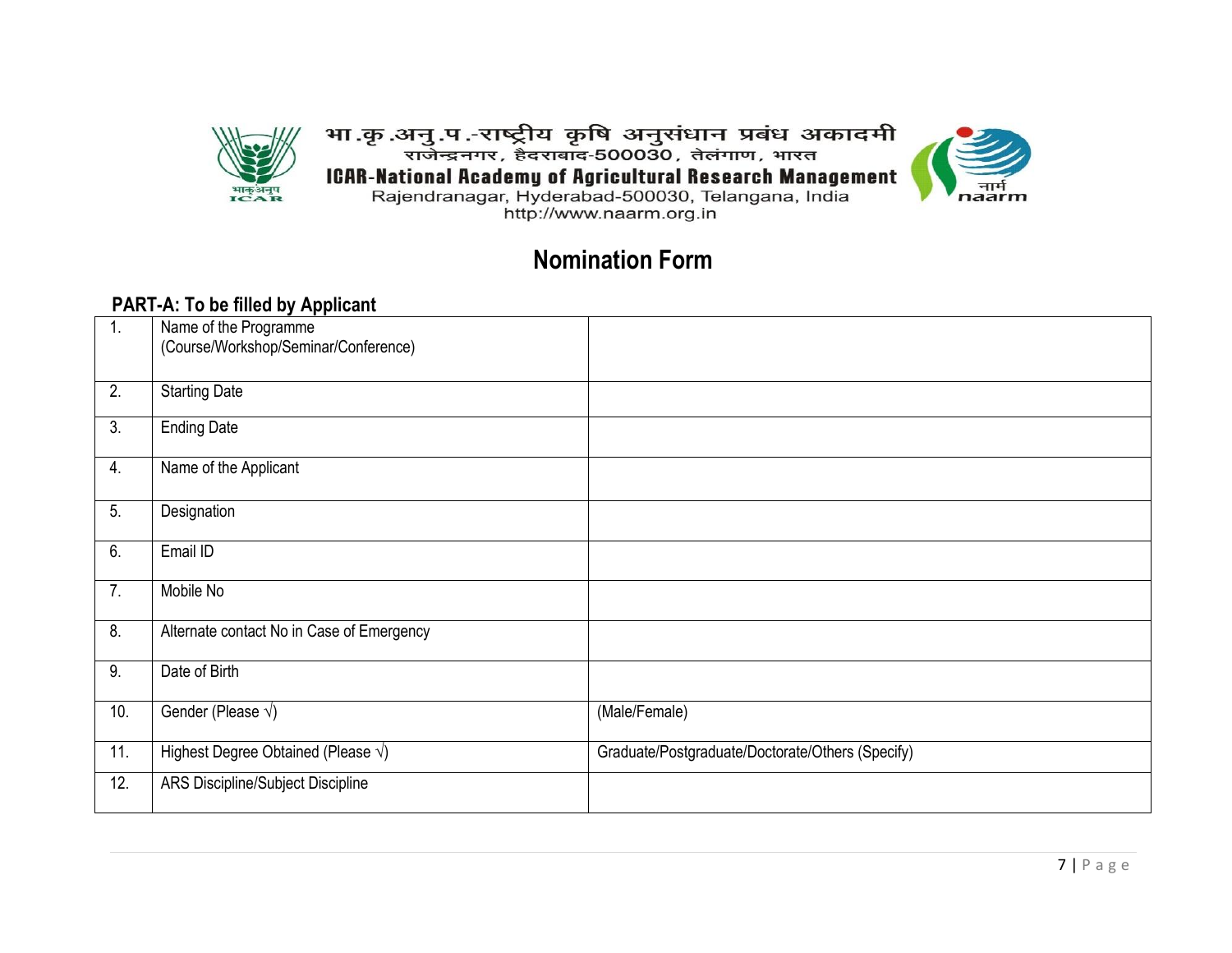| 13.               | Major Subject (Please $\sqrt{}$ )                                                 | Crop Sciences/Horticulture/Animal Sciences/Fisheries/Engineering/Extension/Social<br>Sciences/Basic Sciences/others |
|-------------------|-----------------------------------------------------------------------------------|---------------------------------------------------------------------------------------------------------------------|
| 14.               | Name of the Organization                                                          |                                                                                                                     |
| 15.               | Complete Official Address (with pin code)                                         |                                                                                                                     |
| 16.               | <b>State</b>                                                                      |                                                                                                                     |
| 17.               | Email ID                                                                          |                                                                                                                     |
| 18.               | Phone No (with code)                                                              |                                                                                                                     |
| 19.               | Your Organization Belongs to (Please $\sqrt{}$ )                                  | ICAR/ Agril.Univ / KVKs/General Univ./ Industry/NGOs / Others                                                       |
| $\overline{20}$ . | If you are working in KVK,<br>indicate the KVK type (Please $\sqrt{}$ )           | ICAR-KVK/ SAU-KVK/ NGO-KVK/ Others                                                                                  |
| $\overline{21}$ . | Professional Experience (in years)                                                |                                                                                                                     |
| 22.               | How this programme likely to benefit you and your organization (in<br>2-3 lines)  |                                                                                                                     |
| 23.               | What are your Expectations from this programme (in 2-3 lines)                     |                                                                                                                     |
| 24.               | Are you attending the training programme first time after joining the<br>service? | Yes / No                                                                                                            |
| 25.               | Have you attended similar kind of programme earlier<br>elsewhere/NAARM?.          | Yes / No                                                                                                            |